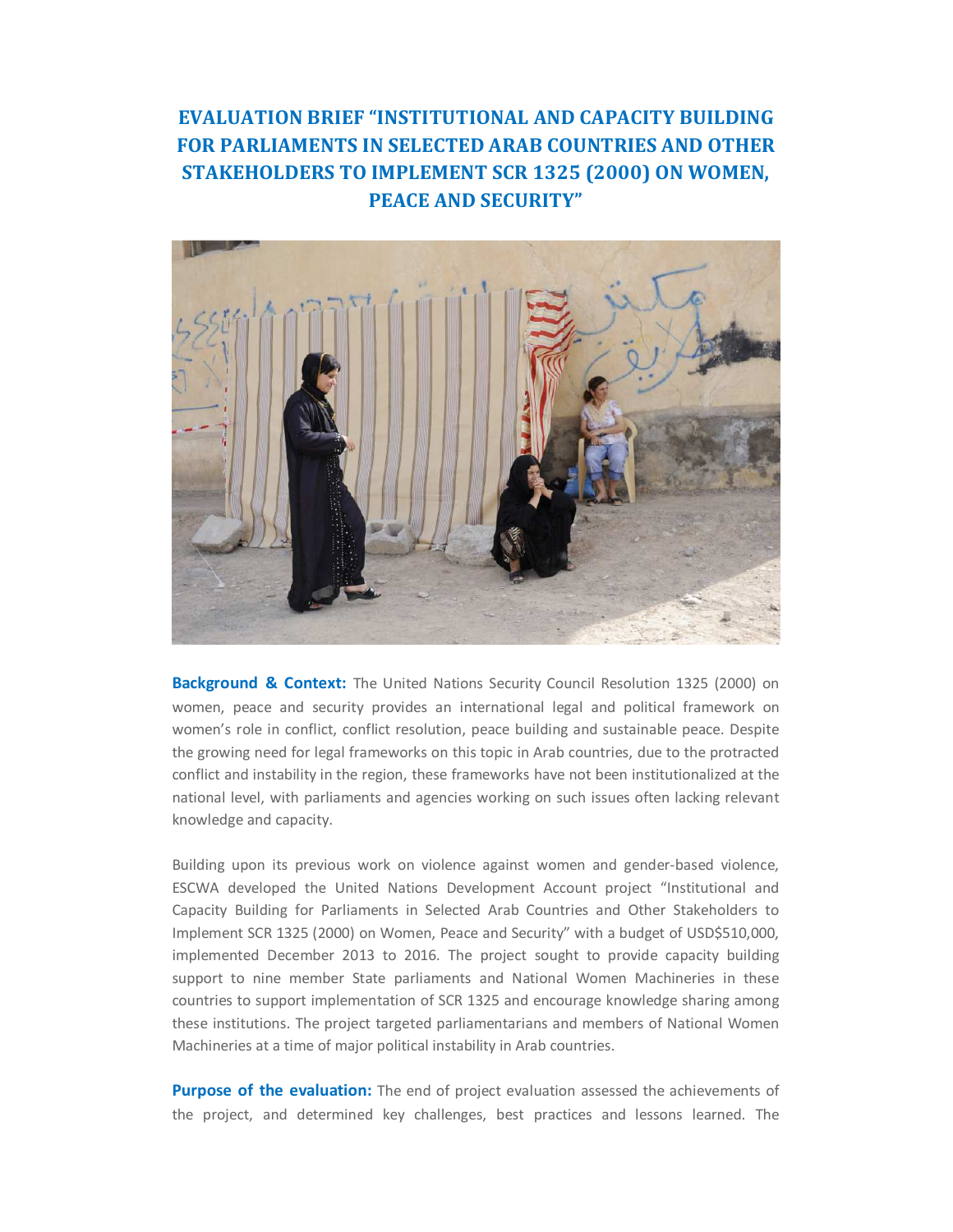evaluation exercise was forward looking and based on four OECD-DAC criteria (relevance, effectiveness, efficiency and sustainability), with a view to contribute to ESCWA's future project implementation and strategic decision-making processes. The evaluation undertook a desk review of 17 documents, including concept note and project document, progress reports, partnerships agreements, the evaluation results of missions and workshops, and the knowledge products produced by this project. This desk review was paired with 22 semistructured individual and collective interviews with participating parliamentarians and members of National Women Machineries, partner organizations and experts, as well as the observation of two project activities.

**Key Results:** The evaluation determined that the project produced a regional study to identify gaps in national legislation regarding SCR 1325 and developed a user-friendly training manual. Additionally, ESCWA organized five training workshops covering the main tenets of SCR 1325 for lawmakers from nine member States, and one consultative workshop for National Women Machineries to develop national action plans, which applied the project's training manual. Finally, in conjunction with the project, ESCWA provided targeted support to Palestine to develop a national action plan on SCR 1325.

*"This is the first time, through the project trainings, I hear of the United Nations Security Council Resolution 1325 on women, peace and security. Awareness is crucial to any further work" (male parliamentarian, member of Legal Committee)* 

The evaluation found that the project over-performed in terms of planned activities and outputs, with the exception of providing an online forum for parliamentarians and parliament administrators, which was hindered by administrative challenges. More specifically, the project increased knowledge and capacity of parliaments in targeted countries through knowledge products including a regional study and a training manual, both in Arabic. While the regional study identified legislative, budgetary and policy gaps in targeted countries, the training manual utilized these findings and presented how parliaments and lawmakers can play a role in implementing this Security Council Resolution, through national action plans. ESCWA utilized the six workshops both to train lawmakers and members of National Women Machineries and to encourage project participants to exchange their experiences and challenges on peace, security and gender justice in their countries.

*"I liked the training techniques that are simplified and rely on exercises and exchange, which is excellent and maintains a good dynamic. Though the information presented can be found online, the training gives it to us more practically and more comprehensively" (female National Women Machineries member)* 

The evaluation demonstrated that project participants found the project relevant and effective. Many participants also said they plan to apply the new knowledge in trainings in their own national contexts, and will continue to use the manual as a guide in their work – testifying to the sustainability of the project outputs.